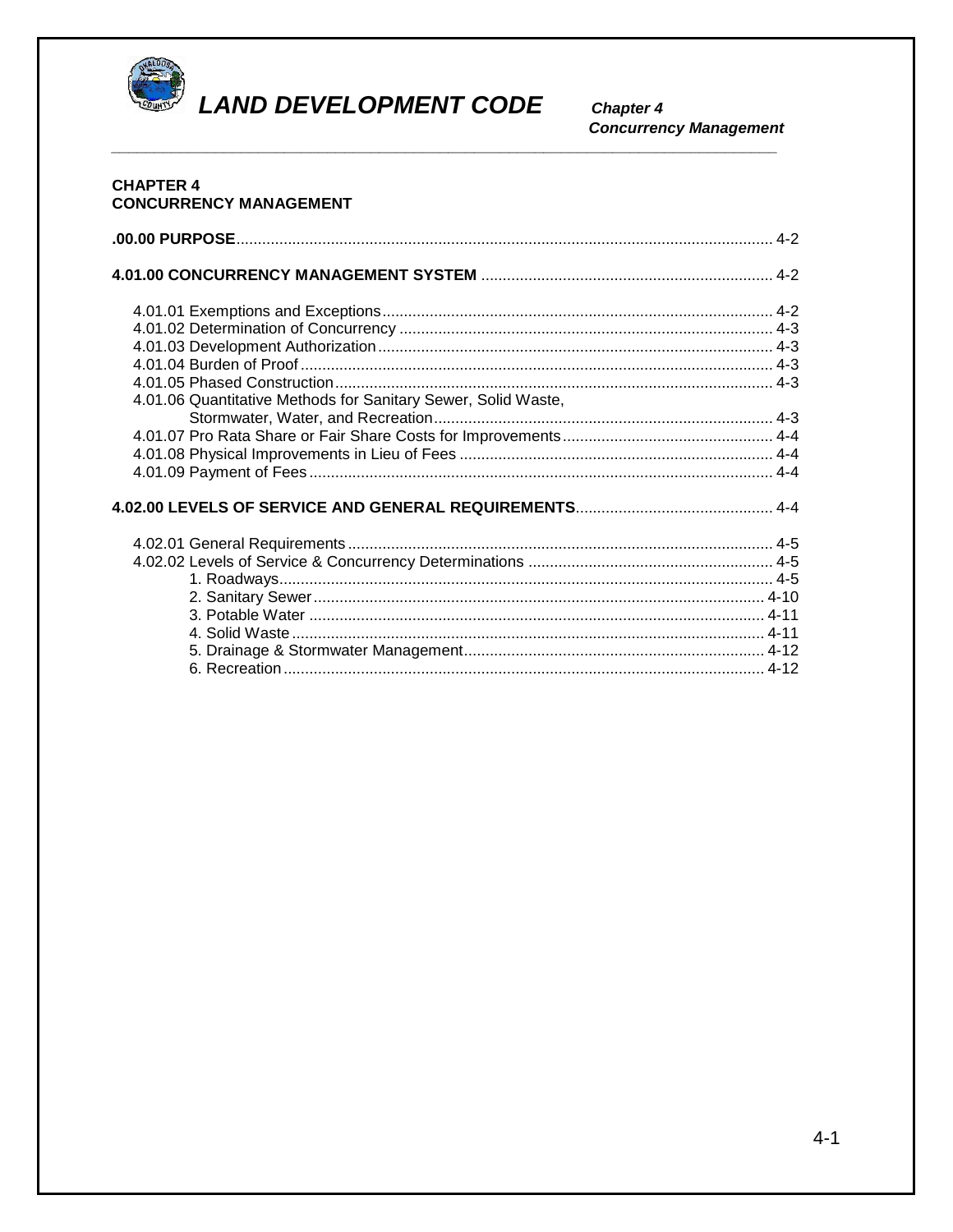

*Concurrency Management* 

## **CHAPTER 4 CONCURRENCY MANAGEMENT**

**4.00.00 PURPOSE:** It is the purpose of this chapter to describe the requirements and procedures for determination of concurrency requirements of the Comprehensive Plan, Ordinance 90-1, as amended.

*\_\_\_\_\_\_\_\_\_\_\_\_\_\_\_\_\_\_\_\_\_\_\_\_\_\_\_\_\_\_\_\_\_\_\_\_\_\_\_\_\_\_\_\_\_\_\_\_\_\_\_\_\_\_\_\_\_\_\_\_\_\_\_\_\_\_\_\_\_\_\_\_\_\_\_\_\_* 

**4.01.00 CONCURRENCY MANAGEMENT SYSTEM:** This Concurrency Management System (CMS) is to verify that facilities and services needed to support development are available concurrent with the impacts of such development. Prior to the issuance of a development order, development permit, building permit, or certificate of occupancy, as may be applicable, the system shall ensure that the adopted level of service standards in this chapter for roadways, potable water, sanitary sewer, solid waste, drainage, and recreation will be maintained. Annexation by any municipality shall not change the service provider or service area for water and sewer services. Concurrency approval must be certified by the water and sewer provider providing services to the geographic location of the proposed residential, commercial or industrial project.

**4.01.01 Exemptions and Exceptions:** The following exemptions and exceptions shall apply to the requirements of this chapter.

- 1. The concurrency requirements specified herein do not apply to public transit facilities. For the purposes of this paragraph, public transit facilities include transit stations and terminals; transit station parking; park-and-ride lots; intermodal public transit connection or transfer facilities; fixed bus, guideway, and rail stations; and airport passenger terminals and concourses, air cargo facilities, and hangars for the maintenance or storage of aircraft. As used in this paragraph, the terms "terminals" and "transit facilities" do not include seaports or commercial or residential development constructed in conjunction with a public transit facility [s.163.3180(4)(b), Fla. Stat.].
- 2. Parcels of record recorded prior to July 10, 1990 shall be vested for the development of one dwelling unit. A "parcel of record" is a piece of property duly recorded by plat or deed in the Official Records of the Clerk of Court, and may include metes and bounds legal descriptions when such descriptions apply to individual, discreet parcels of land.
- 3. The Urban Development Area as shown on the Comprehensive Plan Future Land Use Map is hereby designated as a "transportation concurrency exception area" pursuant to s.163.3180(5)(b),7, e, Fla. Stat. The Planning Official, after obtaining concurrence from the Directors of the Public Works Department and Okaloosa County Water and Sewer, and the County Administrator, may grant an exception from the concurrency requirement for transportation facilities as specified herein if a proposed development project is otherwise consistent with the comprehensive plan and this code.
- 4. For the purpose of development order or permit, a proposed development may be deemed to have a de minimis impact and may not be subject to the concurrency requirements if all of the following conditions are met:
	- a. The development proposal is for an increase in density or intensity of less than or equal to twice the density or intensity of the existing development of a vacant parcel of land, at a residential density of less than four dwelling units per acre, or,

for nonresidential uses, at an intensity of less than 0.1 floor area ratio. Isolated vacant lots in predominantly built residential areas where construction of a single family house would be the most suitable use, may be developed for single family residential under the de minimis exception even if smaller than one quarter acre in size.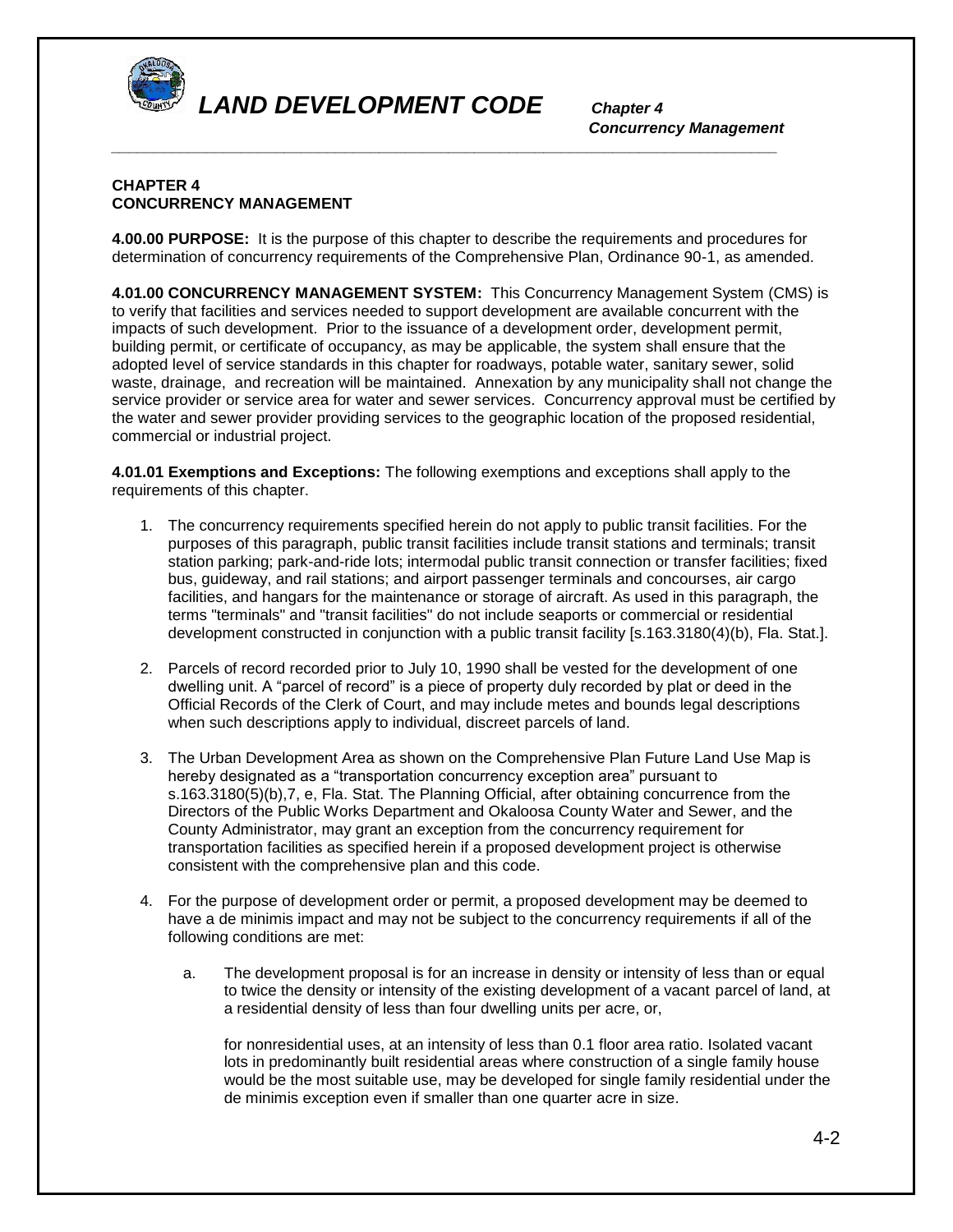

# *Concurrency Management*

b. The transportation impact of the proposed development alone does not exceed 0.1 percent of the maximum service volume at the adopted level of service standard for the peak hour of the affected transportation facility.

*\_\_\_\_\_\_\_\_\_\_\_\_\_\_\_\_\_\_\_\_\_\_\_\_\_\_\_\_\_\_\_\_\_\_\_\_\_\_\_\_\_\_\_\_\_\_\_\_\_\_\_\_\_\_\_\_\_\_\_\_\_\_\_\_\_\_\_\_\_\_\_\_\_\_\_\_\_* 

- c. The cumulative total transportation impact from the de minimis exemptions does not exceed three percent of the maximum service volume at the adopted level of service standard of the affected transportation facility if the facility does not meet the minimum level of service standard.
- d. Small projects or additions that will have a negligible impact upon facilities and services as determined by mutual agreement between Growth Management, Public Works, and the utility service provider.
- 5. Notwithstanding Section 4.01.06, the LOS may be degraded during the actual construction of new facilities if upon completion the prescribed standards will be met.

**4.01.02 Determination of Concurrency:** Concurrency shall be evaluated and a final determination made by the Planning Official prior to authorization of development or as described in subsection 4.01.02A. Any final determinations of concurrency by the Planning Official shall be based upon initial concurrency determinations as follows.

- 1. The Public Works Department shall be responsible for initial determinations regarding roadways, drainage and stormwater management facilities, soild waste facilities, and recreation facilities.
- 2. Okaloosa County Water and Sewer shall be responsible for initial determinations regarding potable water facilities and sanitary sewer facilities for areas within its designated service area.
- 3.

**4.01.03 Development Authorization:** Development authorization indicating compliance with this Concurrency Management System is required prior to obtaining development orders or permits. An approved development order or permit shall be valid for a period of one (1) year from the date of issuance, unless otherwise specified in this Code. Development activity authorized must commence within the one year period or the development order shall become invalid. Extensions of time for an approved development order or permit may be granted by concurrent agreement of the Planning Official. Any such extension must be requested in writing by the permit holder who must demonstrate justifiable cause for the extension. An approved development order or permit shall expire at the time the authorized development activity is completed.

**4.01.04 Burden of Proof:** The burden of proof for showing concurrency shall be upon the developer.

**4.01.05 Phased Construction:** The construction of any development project may be phased or staged so as to coincide with the phased or staged construction of infrastructure facilities so that levels of service for such facilities are maintained upon completion of each phase or stage of the development project.

**4.01.06 Quantitative Methods for Sanitary Sewer, Solid Waste, Stormwater, Potable Water, and Recreation:** For purposes of these regulations, ensuring that minimum standards are maintained requires calculation of existing capacity and planned new capacity of facilities less demand imposed by the planned development.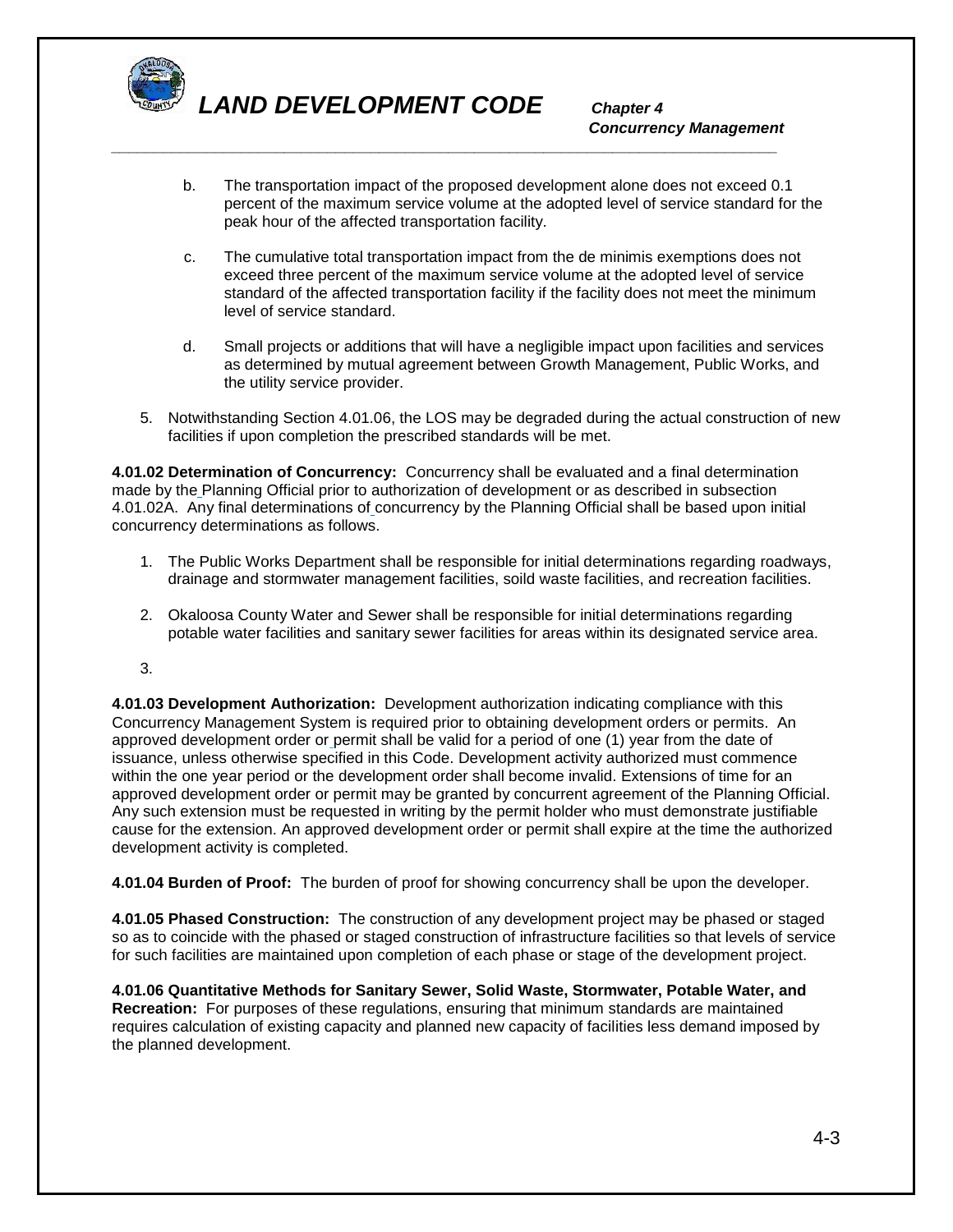

*Concurrency Management* 

### **1. Adding Capacity:**

a. Add total capacity of existing facilities (sanitary sewer, solid waste, stormwater, potable water, and recreation).

*\_\_\_\_\_\_\_\_\_\_\_\_\_\_\_\_\_\_\_\_\_\_\_\_\_\_\_\_\_\_\_\_\_\_\_\_\_\_\_\_\_\_\_\_\_\_\_\_\_\_\_\_\_\_\_\_\_\_\_\_\_\_\_\_\_\_\_\_\_\_\_\_\_\_\_\_\_* 

- b. Add to the above, total capacity of new facility expansion that will result from planned activity. Capacity of new facility shall be counted only when construction is underway. In no event will the capacity of new facilities be reserved longer than one (1) year after a development and building permits have been issued unless construction has commenced within one (1) year time frame.
- **2. Subtracting Capacity:** From the sum calculated above, subtract the following:
	- a. The demand for the service or facility created by existing development as documented in the data and analysis of the Comprehensive Plan plus the demand upon any new facility, expansions, or improvements anticipated as a result of the planned activity.
	- b. Demand shall be calculated using the adopted LOS shown in Section 4.02.

**3. Deficient Capacity:** Where capacity is shown to be deficient, the following methods may be used to maintain adopted levels of service.

- a. The developer may agree to provide necessary capacity improvements to maintain levels of service. In such case, the planned activity shall be modified guarantee no degradation of existing capacity.
- b. The planned activity may be reduced in scope so that demand does not exceed capacity.

**4.01.07 Pro Rata Share or Fair Share Costs for Improvements:** Reference Objective 14.A.4 and Policies 14.A.4.1 and 14.A.4.2 in Comprehensive Plan. All user fees collected as a fair share cost will be used in the commission district where the project is located and will be used only for the design, construction and/or maintenance of County roads and the design, construction and/or maintenance of County stormwater facilities. For purposes of this section the following rates will be charged:

- 1. Fees for new Residential construction on previously vacant property: \$10.00 per dwelling unit
- 2. Fees for new Commercial construction: \$10.00 per 1,000 square feet of floor area or fraction thereof.

**4.01.08 Physical Improvements in Lieu of Fees:** Developers may submit proposals to the Public Works Department for approval to provide additional improvements to County roads or County stormwater systems in lieu of fees or portions thereof. The additional improvements shall be in addition to the normal requirements for the project.

**4.01.09 Payment of Fees:** The user fees will be paid at the same time a development permit is purchased at the Planning and Inspection Department. The County Finance Department will credit user fees to the Public Works Department.

**4.02.00 LEVELS OF SERVICE AND GENERAL REQUIREMENTS:** The following minimum levels of service and general requirements shall guide the issuance of development authorizations. Except as stated in s. 4.01.01, no proposed development shall commence without a finding of concurrency which establishes that levels of service will not be degraded.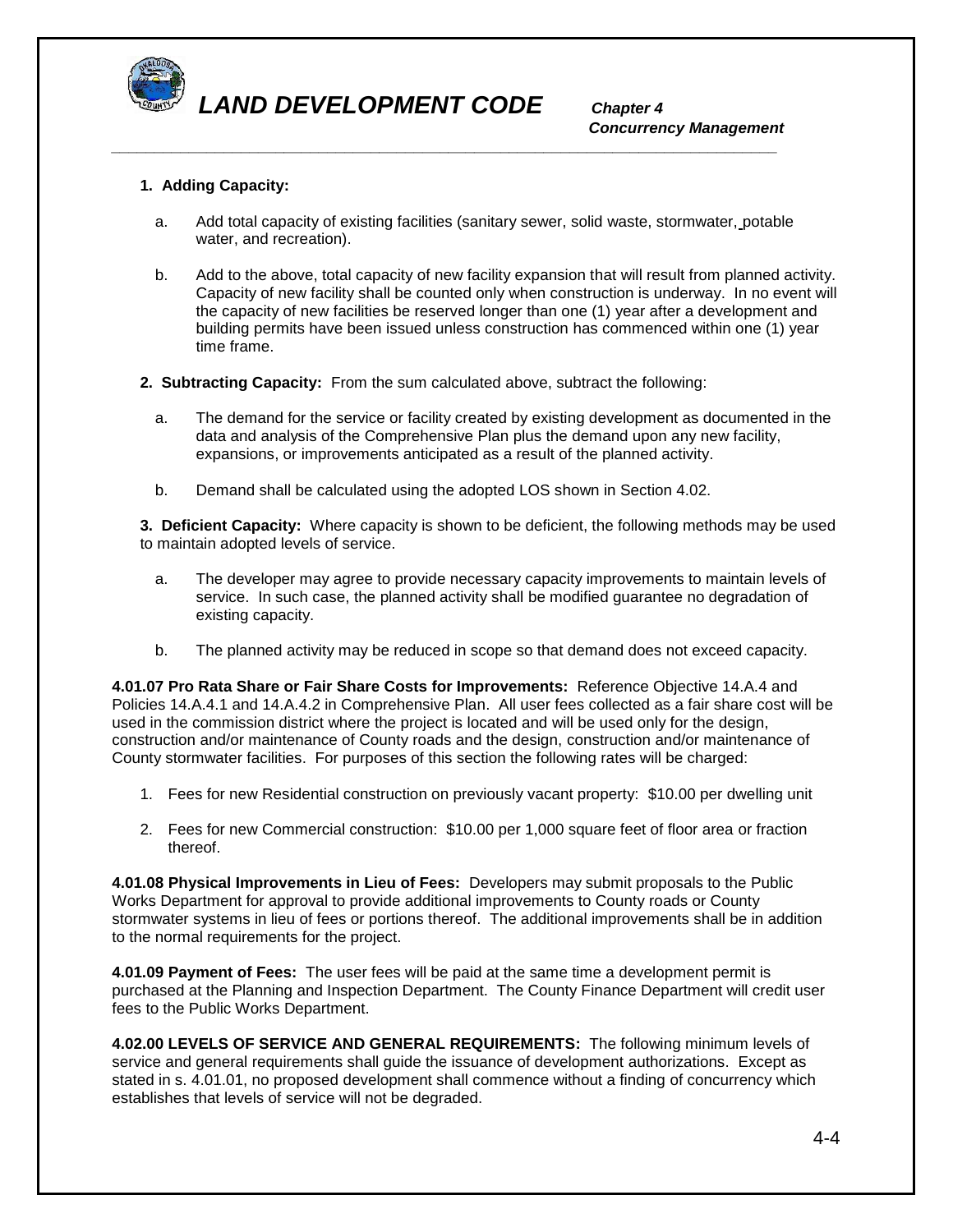

*Concurrency Management \_\_\_\_\_\_\_\_\_\_\_\_\_\_\_\_\_\_\_\_\_\_\_\_\_\_\_\_\_\_\_\_\_\_\_\_\_\_\_\_\_\_\_\_\_\_\_\_\_\_\_\_\_\_\_\_\_\_\_\_\_\_\_\_\_\_\_\_\_\_\_\_\_\_\_\_\_* 

**4.02.01 General Requirements:** As a minimum, at least one of the following standards will be met prior to development authorization.

- 1. The necessary facilities and services are in place at the time development authorization is issued; or
- 2. Development authorization is issued subject to the conditions that the necessary facilities and services will be in place when the impacts of the development occur, or
- 3. The necessary facilities are in place or under construction at the time development authorization is issued, or in the first 3 years after issuance of a development order as provided in the adopted five-year schedule of capital improvements or included in the first 3 years of the adopted FDOT five-year work program of the CIE or TIP, or an agreement is made between the County and property owner to construct improvements; or
- 4. The necessary facilities and services are the subject of a binding executed contract for the construction of the facilities or the provision of services at the time development authorization is issued; or (Note: This provision only relates to parks and recreation facilities and roadways).

**4.02.02 Levels of Service (LOS) and Concurrency Determinations:** The following LOS and methodologies shall be used for concurrency determinations. Level of service standards are those established for public facilities and services in the Comprehensive Plan.

#### **1. Roadways**

| TABLE 4.1<br>STATE ROADWAY LEVEL OF SERVICE STANDARDS |                                 |                                   |                                   |                    |                |                       |  |  |
|-------------------------------------------------------|---------------------------------|-----------------------------------|-----------------------------------|--------------------|----------------|-----------------------|--|--|
| Roadway                                               | Segment                         | <b>Functional</b><br><b>Class</b> | <b>Type</b>                       | Area               | Lanes          | Adopted<br><b>LOS</b> |  |  |
| $I-10$                                                | Santa Rosa County line to SR 85 | Principal<br>Arterial             | Divided                           | Rural<br>Undivided | 4              | B                     |  |  |
| $I-10$                                                | SR 85 to Walton Co line         | Principal<br>Arterial             | Divided                           | Transitioning      |                | B                     |  |  |
| <b>SR 123</b>                                         | SR 85 to SR 85                  | Principal<br>Arterial             | <b>Undivided</b><br>Transitioning |                    | 2              | D                     |  |  |
| <b>SR 189</b>                                         | Mooney Rd to SR 85              | Minor<br>Arterial                 | Divided<br>Urbanized              |                    | 4              | D                     |  |  |
| <b>SR 189</b>                                         | SR 4 to Alabama State line      | Minor<br>Arterial                 | Rural<br>Undivided<br>Undivided   |                    | 2              | C                     |  |  |
| <b>SR 189</b>                                         | Mooney Rd to SR 85              | Minor<br>Arterial                 | Divided                           | Urbanized          | 4              | D                     |  |  |
| <b>SR 189</b>                                         | SR 4 to Alabama State line      | Minor<br>Arterial                 | <b>Undivided</b>                  | Rural<br>Undivided | $\overline{2}$ | C                     |  |  |

a. Level of Service: Comprehensive Plan Transportation Element Policy 1.2.1 prescribes LOS standards for state roads as shown on Table 4.1. Transportation Element policy 1.2.2 prescribes LOS standards for county roads as shown on Table 4.2.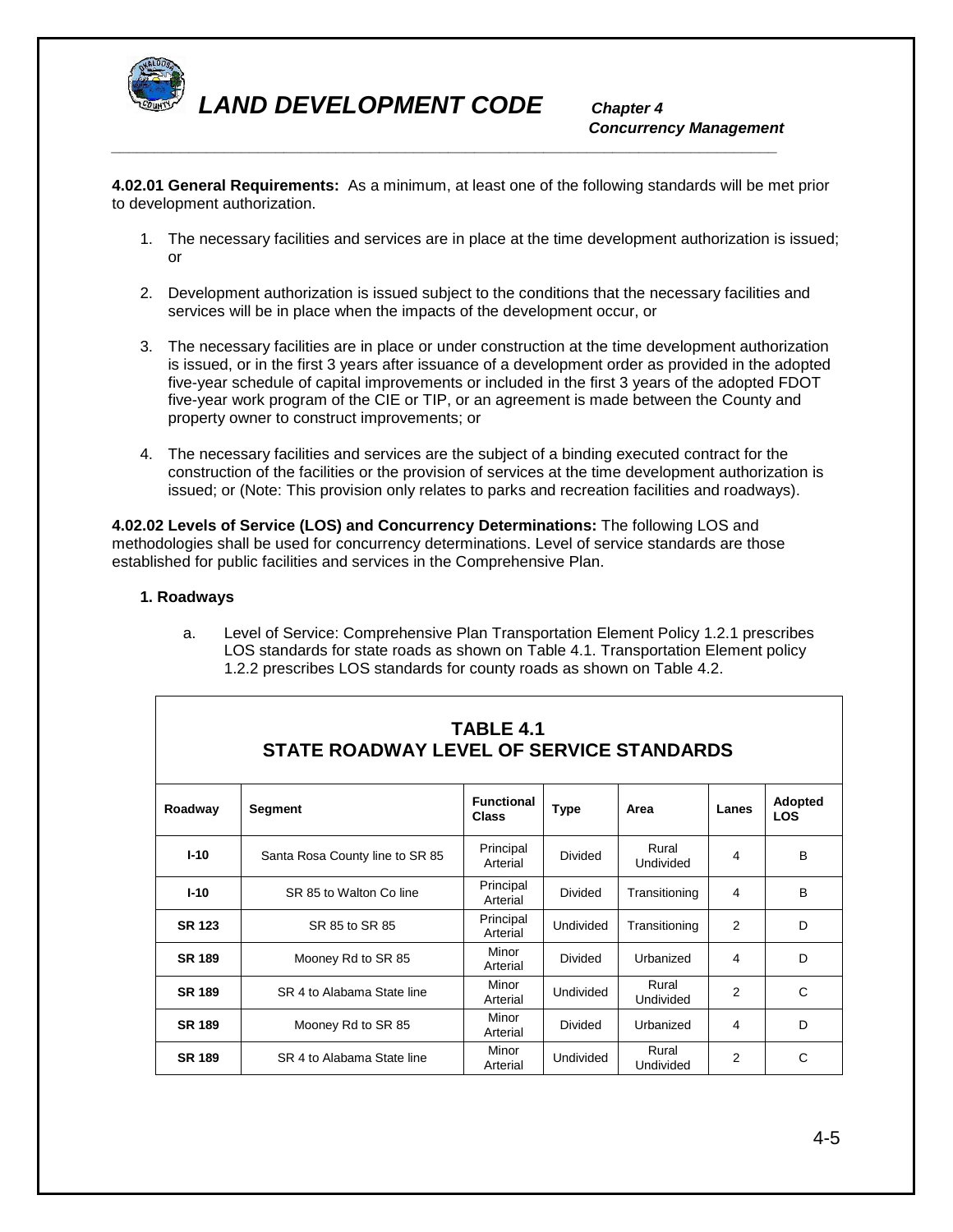

 $\overline{\phantom{a}}$ 

*LAND DEVELOPMENT CODE Chapter 4*

*\_\_\_\_\_\_\_\_\_\_\_\_\_\_\_\_\_\_\_\_\_\_\_\_\_\_\_\_\_\_\_\_\_\_\_\_\_\_\_\_\_\_\_\_\_\_\_\_\_\_\_\_\_\_\_\_\_\_\_\_\_\_\_\_\_\_\_\_\_\_\_\_\_\_\_\_\_* 

*Concurrency Management* 

٦

| <b>TABLE 4.1 (CONTINUED)</b><br>STATE ROADWAY LEVEL OF SERVICE STANDARDS |                                    |                                   |                                  |                      |                |                       |  |  |
|--------------------------------------------------------------------------|------------------------------------|-----------------------------------|----------------------------------|----------------------|----------------|-----------------------|--|--|
| Roadway                                                                  | Segment                            | <b>Functional</b><br><b>Class</b> | <b>Type</b>                      | Area                 | Lanes          | Adopted<br><b>LOS</b> |  |  |
| <b>SR 189</b>                                                            | SR 4 to Alabama state line         | Minor<br>Arterial                 | Rural<br>Undivided<br>Undivided  |                      | 2              | C                     |  |  |
| <b>SR 20</b>                                                             | Rocky Bayou Br to White Point Rd   | Principal<br>Arterial             | <b>Divided</b><br>Urbanized<br>4 |                      | Е              |                       |  |  |
| <b>SR 20</b>                                                             | White Point Rd to Walton Co line   | Principal<br>Arterial             | Undivided                        | Urbanized            | 2              | D                     |  |  |
| <b>SR 285</b>                                                            | College Blvd to Walton Co line     | Minor<br>Arterial                 | Undivided                        | Transitioning        | 2              | D                     |  |  |
| <b>SR 293</b>                                                            | US 98 to Mid-Bay Bridge S approach | Minor<br>Arterial                 | Divided                          | Urbanized            | 4              | Е                     |  |  |
| <b>SR 293</b>                                                            | Mid-Bay Bridge S approach to SR 20 | Minor<br>Arterial                 | Undivided                        | Urbanized            | 2              | Е                     |  |  |
| <b>SR 85</b>                                                             | Racetrack Rd to 12th Ave           | Principal<br>Arterial             | <b>Divided</b>                   | Urbanized            | 6              | D                     |  |  |
| <b>SR 85</b>                                                             | 12th Ave to SR 189                 | Principal<br>Arterial             | <b>Divided</b>                   | Urbanized            | 4              | D                     |  |  |
| <b>SR 85</b>                                                             | SR 123 to SR 190                   | Principal<br>Arterial             | Divided                          | Urbanized            | 4              | D                     |  |  |
| <b>SR 85</b>                                                             | College Blvd to Antioch Rd         | Principal<br>Arterial             | <b>Divided</b>                   | Transitioning        | 4              | С                     |  |  |
| <b>SR 85</b>                                                             | Antioch Rd to I-10                 | Principal<br>Arterial             | Divided                          | Transitioning        | 4              | С                     |  |  |
| <b>SR 85</b>                                                             | Old Bethel/Airport Rd to 2-lane    | Principal<br>Arterial             | Divided<br>Transitioning         |                      | 4              | С                     |  |  |
| <b>SR 85</b>                                                             | Begin 2-lane to Senterfitt Rd      | Principal<br>Arterial             | Undivided<br>Transitioning       |                      | 2              | C                     |  |  |
| <b>SR 85</b>                                                             | Senterfitt Rd to Walton Co line    | Principal<br>Arterial             | Rural<br>Undivided<br>Undivided  |                      | 2              | С                     |  |  |
| <b>SR 85</b>                                                             | SR 123 to SR 190                   | Principal<br>Arterial             | <b>Divided</b><br>Urbanized      |                      | 4              | D                     |  |  |
| <b>SR 85</b>                                                             | College Blvd to Antioch Rd         | Principal<br>Arterial             | Divided                          | Transitioning        | 4              | C                     |  |  |
| <b>SR 85</b>                                                             | Antioch Rd to I-10                 | Principal<br>Arterial             | Divided                          | Transitioning        | 4              | C                     |  |  |
| <b>SR 85</b>                                                             | SR 123 to SR 190                   | Principal<br>Arterial             | Divided                          | Urbanized            | 4              | D                     |  |  |
| <b>SR 85</b>                                                             | College Blvd to Antioch Rd         | Principal<br>Arterial             | Divided                          | Transitioning        | $\overline{4}$ | C                     |  |  |
| <b>SR 85</b>                                                             | Antioch Rd to I-10                 | Principal<br>Arterial             | Divided                          | Transitioning        | 4              | C                     |  |  |
| <b>SR 85</b>                                                             | Old Bethel/Airport Rd to 2-lane    | Principal<br>Arterial             | Divided                          | Transitioning        | 4              | С                     |  |  |
| <b>SR 85</b>                                                             | Begin 2-lane to Senterfitt Rd      | Principal<br>Arterial             | Undivided                        | Transitioning        | $\overline{c}$ | С                     |  |  |
| <b>SR 85</b>                                                             | Senterfitt Rd to Walton Co line    | Principal<br>Arterial             | Undivided                        | Rural<br>Undivided   | $\overline{c}$ | С                     |  |  |
| <b>US 90</b>                                                             | Santa Rosa Co line to SR 4         | Minor<br>Arterial                 | Undivided                        | Rural<br>Undivided   | $\overline{c}$ | C                     |  |  |
| <b>US 90</b>                                                             | SR 4 to MPA boundary               | Minor<br>Arterial                 | Undivided                        | Rural<br>Development | 2              | С                     |  |  |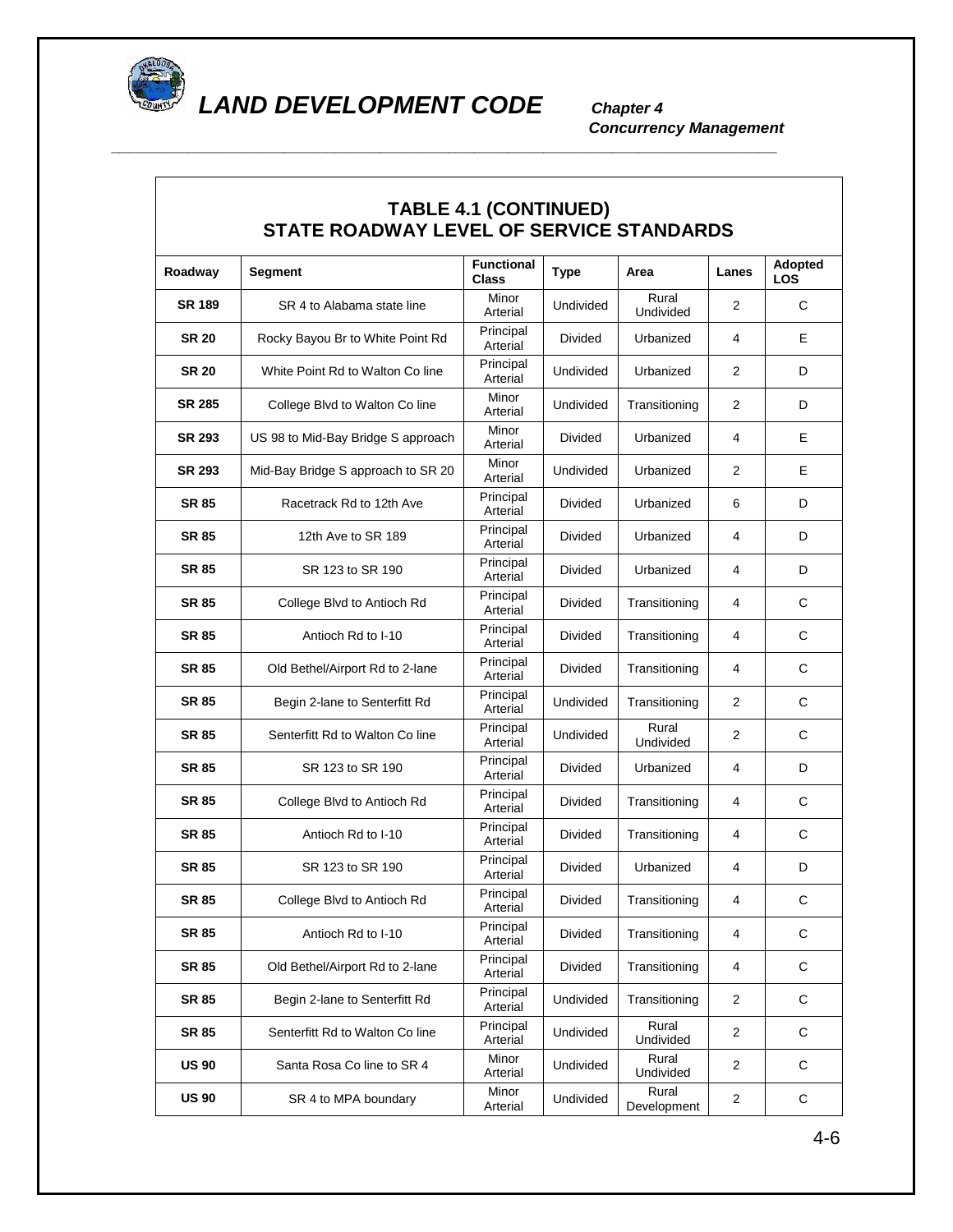

*\_\_\_\_\_\_\_\_\_\_\_\_\_\_\_\_\_\_\_\_\_\_\_\_\_\_\_\_\_\_\_\_\_\_\_\_\_\_\_\_\_\_\_\_\_\_\_\_\_\_\_\_\_\_\_\_\_\_\_\_\_\_\_\_\_\_\_\_\_\_\_\_\_\_\_\_\_* 

*Concurrency Management* 

| <b>TABLE 4.1 (CONTINUED)</b><br>STATE ROADWAY LEVEL OF SERVICE STANDARDS |                                       |                                   |                               |               |                |                              |  |  |
|--------------------------------------------------------------------------|---------------------------------------|-----------------------------------|-------------------------------|---------------|----------------|------------------------------|--|--|
| Roadway                                                                  | Segment                               | <b>Functional</b><br><b>Class</b> | <b>Type</b>                   | Area          | Lanes          | <b>Adopted</b><br><b>LOS</b> |  |  |
| <b>US 90</b>                                                             | MPA boundary to Antioch Rd            | Minor<br>Arterial                 | Undivided                     | Transitioning | 2              | C                            |  |  |
| <b>US 90</b>                                                             | Antioch Rd to Fairchild Rd            | Minor<br>Arterial                 | Divided                       | Transitioning | 4              | D                            |  |  |
| <b>US 90</b>                                                             | Fairchild Rd to Walton Co line        | Minor<br>Arterial                 | Undivided<br><b>Rural Dev</b> |               | 2              | C                            |  |  |
| <b>US98</b>                                                              | Santa Rosa Co line to Hurlburt Field  | Principal<br>Arterial             | Divided<br>Urbanized          |               | 4              | F                            |  |  |
| <b>US98</b>                                                              | Eastern leg SR 85 to Eglin boundary   | Principal<br>Arterial             | Divided                       | Urbanized     | 4              | D                            |  |  |
| <b>US98</b>                                                              | <b>Brooks Bridge to Marler Bridge</b> | Principal<br>Arterial             | Divided                       | Urbanized     | 4              | D                            |  |  |
| <b>US 98</b>                                                             | CR 2378 to Walton Co line             | Principal<br>Arterial             | Divided                       | Urbanized     | $\overline{4}$ | D                            |  |  |

# **TABLE 4.2 COUNTY ROADWAY LEVEL OF SERVICE STANDARDS**

| Roadway                                      | <b>Segment</b>                      | <b>Functional</b><br><b>Class</b> | <b>Type</b>           | Area             | Lanes          | <b>Adopted</b><br><b>LOS</b> |
|----------------------------------------------|-------------------------------------|-----------------------------------|-----------------------|------------------|----------------|------------------------------|
| <b>Carmel Drive</b>                          | MLK Jr Blvd to Beal Pkwy            | Collector                         | Undivided             | Urban            | 2              | Е                            |
| <b>Commons Drive</b>                         | Two Trees Rd to Kelly Plantation Dr | Collector                         | Divided/<br>Undivided | Urban            | 2              | D                            |
| <b>Commons Drive</b>                         | Kelly Plantation Dr to Matthew Blvd | Collector                         | Undivided             | Urban            | 2              | D                            |
| CR 188 (Airport<br><b>Rd/Garden City Rd)</b> | SR 85 to SR 85                      | Collector                         | Undivided             | <b>Rural Dev</b> | $\overline{2}$ | D                            |
| CR 188 (Old Bethel Rd)                       | US 90 to SR 85                      | Collector                         | Undivided             | Urban            | 2              | D                            |
| <b>CR 189/Galliver Cut-Off</b>               | US 90 to SR 4                       | Collector                         | Undivided             | Rural            | 2              | D                            |
| CR 189/Log Lake Rd                           | US 90 to I-10                       | Collector                         | Undivided             | Rural            | 2              | D                            |
| CR 190 (College Blvd E)                      | SR 85 to Forest Rd                  | Collector                         | Undivided             | Urban            | 2              | E                            |
| CR 190 (College Blvd W)                      | SR 85 to SR 85                      | Collector                         | Undivided             | Urban            | 2              | E                            |
| CR <sub>2</sub>                              | SR 189 to SR 4                      | Collector                         | Undivided             | Rural            | $\overline{2}$ | D                            |
| <b>CR 393</b>                                | US 90 to SR 85                      | Collector                         | Undivided             | Rural            | $\overline{2}$ | D                            |
|                                              |                                     |                                   |                       |                  |                |                              |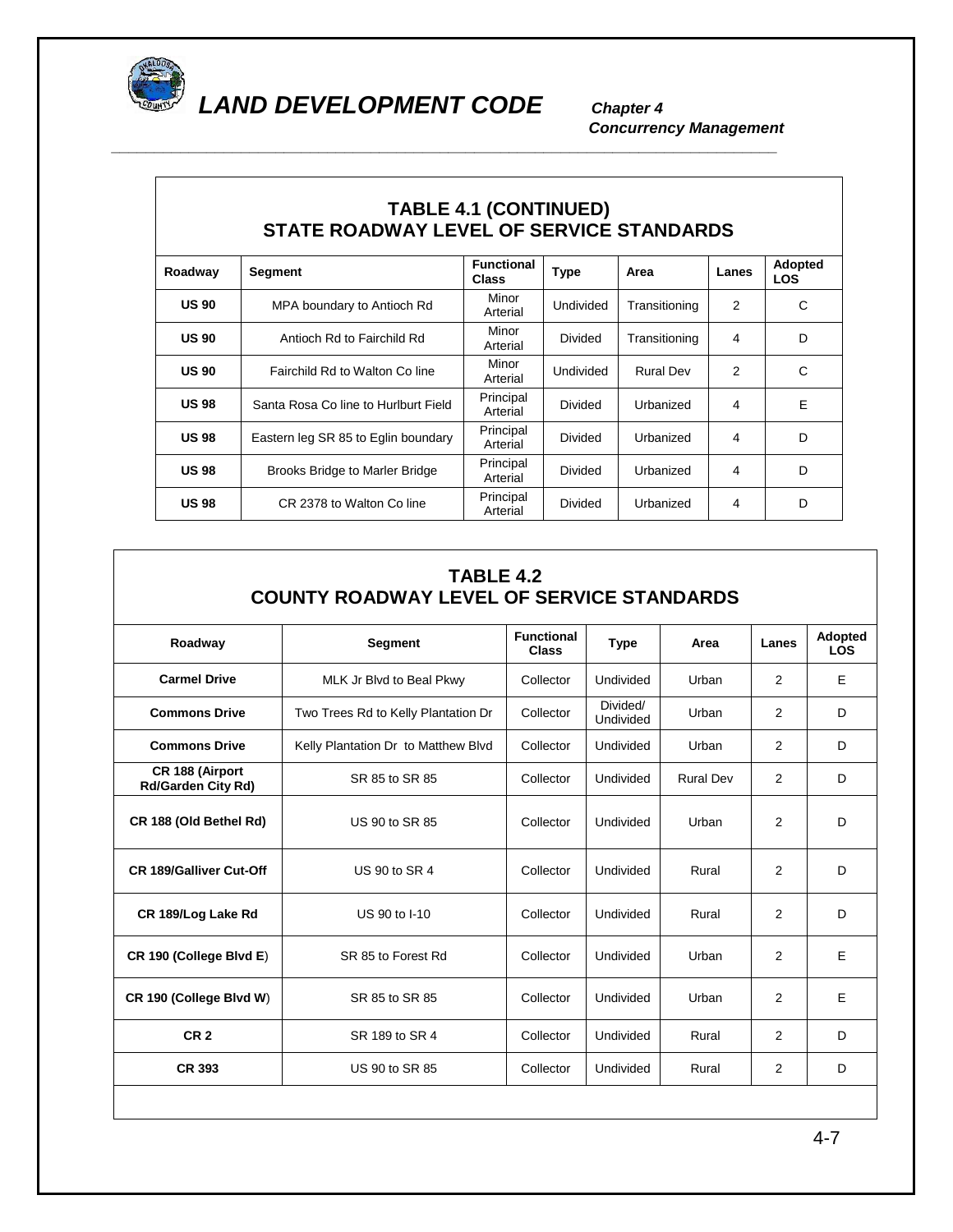

*\_\_\_\_\_\_\_\_\_\_\_\_\_\_\_\_\_\_\_\_\_\_\_\_\_\_\_\_\_\_\_\_\_\_\_\_\_\_\_\_\_\_\_\_\_\_\_\_\_\_\_\_\_\_\_\_\_\_\_\_\_\_\_\_\_\_\_\_\_\_\_\_\_\_\_\_\_* 

*Concurrency Management* 

| <b>TABLE 4.2 (CONTINUED)</b><br><b>COUNTY ROADWAY LEVEL OF SERVICE STANDARDS</b> |                                   |                            |                       |       |                |                       |  |  |
|----------------------------------------------------------------------------------|-----------------------------------|----------------------------|-----------------------|-------|----------------|-----------------------|--|--|
| Roadway                                                                          | Segment                           | <b>Functional</b><br>Class | <b>Type</b>           | Area  | Lanes          | Adopted<br><b>LOS</b> |  |  |
| CR 4 (Antioch Rd)                                                                | PJ Adams Pkwy to US 90            | Collector                  | Undivided             | Urban | 2              | D                     |  |  |
| <b>Forest Road</b>                                                               | Rocky Bayou Dr to 285             | Collector                  | Undivided             | Urban | 2              | E                     |  |  |
| <b>Hollywood Boulevard</b>                                                       | Mary Esther Cut-Off to Eglin Pkwy | Collector                  | <b>Undivided</b>      | Urban | $\overline{2}$ | E                     |  |  |
| <b>Hurlburt Road</b>                                                             | MLK Jr Blvd to Beal Pkwy          | Collector                  | Divided/<br>Undivided | Urban | 4-Mav          | E                     |  |  |
| John King Road                                                                   | SR 85 to end                      | Collector                  | Undivided             | Urban | $\overline{2}$ | E                     |  |  |
| <b>Lewis St/Mayflower</b><br><b>Av/South Av</b>                                  | Beal Pkwy to Eglin Pkwy           | Collector                  | Undivided             | Urban | 2              | E                     |  |  |
| <b>Martin Luther King Jr</b><br><b>B</b> lvd                                     | Hill St to Green Acres Rd         | Collector                  | Divided               | Urban | 4              | E                     |  |  |
| <b>North Beal Extension</b>                                                      | Beal Pkwy to Wright Landfill      | Collector                  | Undivided             | Urban | $\overline{2}$ | E                     |  |  |
| <b>PJ Adams Parkway</b>                                                          | SR 85 to Antioch Rd               | Collector                  | Undivided             | Urban | 2              | D                     |  |  |
| <b>Rocky Bayou Drive</b>                                                         | SR 20 to Forest Rd                | Collector                  | Undivided             | Urban | 2              | E                     |  |  |
| Santa Rosa Boulevard                                                             | Eglin boundary to Marler Park     | Collector                  | Divided               | Urban | 4              | Е                     |  |  |

b. Quantitative Methods for Transportation Concurrency: Transportation Concurrency analysis shall be based on professionally accepted techniques for determining transportation impacts.

- c. Impact Determination: Development impact on the roadway system shall be determined by utilizing the PM peak hour trip generation rates provided in the latest edition of "Trip Generation, An Informational Report, Institute of Transportation Engineers". If available, alternative trip generation rates based on data collected at the development site, or similar sites, may be used.
- d. A level of service analysis shall be conducted by using the generalized tables found in the latest FDOT Quality/Level of Service Handbook. Traffic modeling (i.e. ARTPLAN, SYNCHRO, or other acceptable model deemed appropriate by Okaloosa County) using PM peak hour and incorporating committed and proposed trips must be utilized once the roadway has degraded beyond the adopted level of service based on the generalized tables. The results of the analyses shall be added to the road system and then used to evaluate development impacts. Since most models are sensitive to signal control data, it is necessary to maintain updated signal timing data in the concurrency management system as changes are made in the field.
- e. Impact of Land Use on Roads: From points of ingress/egress to roadways serving the development distribute the PM peak hour trips expected to be generated by the proposed development (per paragraph C.) along the roadway network until the project traffic is less than five (5) percent of the trips generated by the project.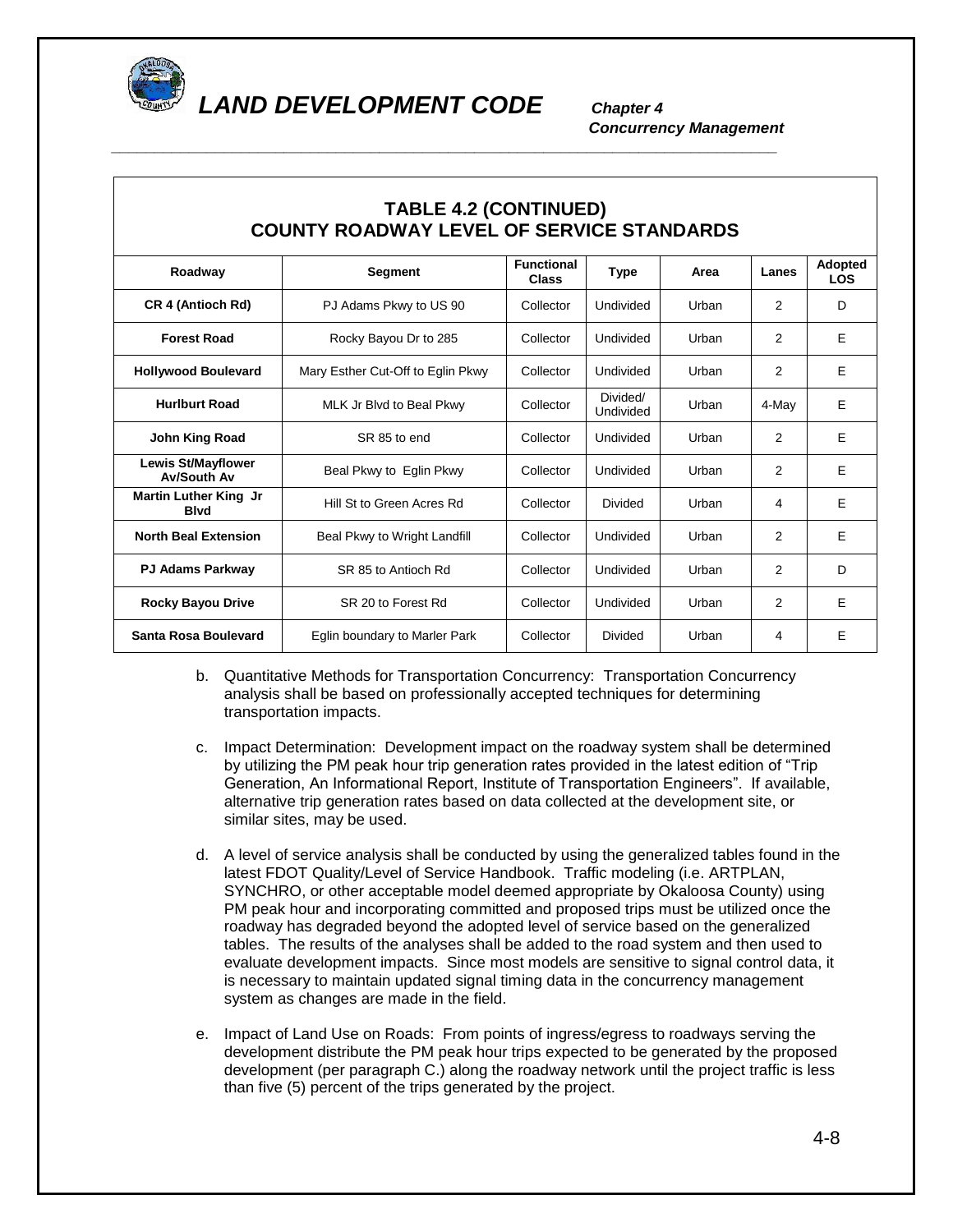

*\_\_\_\_\_\_\_\_\_\_\_\_\_\_\_\_\_\_\_\_\_\_\_\_\_\_\_\_\_\_\_\_\_\_\_\_\_\_\_\_\_\_\_\_\_\_\_\_\_\_\_\_\_\_\_\_\_\_\_\_\_\_\_\_\_\_\_\_\_\_\_\_\_\_\_\_\_* 

*Concurrency Management* 

- f. The following information shall be indicated for each direction for State Roads and bidirectional for County Roadways: existing PM peak hour volume (background trips), committed trips, project trips, total trips, and available capacity.
- g. Capacity Determination: The estimated PM peak hour trips expected to be generated by the proposed development and distributed along the roadway network shall be subtracted cumulatively from the available capacity to determine whether adequate roadway's capacity exists to accept the development traffic. The capacity determination is based on the overall level of service for the segment and not any one intersection or portion of the segment.
- h. Traffic Counts: For roadways where there are no traffic counts from within 12 months or the most recent published counts from FDOT, the applicant shall obtain a count prior to plan review. The count must be based upon accepted traffic engineering principles. All traffic counts must be recorded in 15-minute intervals to isolate the peak traffic period. The peak period is used to calculate the service flow rate which is the maximum hourly rate at which vehicles (or persons) can reasonably be expected to traverse a point of uniform roadway section during a given period under prevailing conditions at a designated level of service.
- i. An applicant shall not be held responsible for the additional cost of reducing or eliminating deficiencies. When an applicant contributes or constructs its proportionate share, Okaloosa County may not require payment or construction of transportation facilities whose costs would be greater than a development's proportionate share of the improvements necessary to mitigate the development's impacts.
- j. The proportionate-share contribution shall be calculated based upon the number of trips from the proposed development expected to reach roadways during the peak hour from the stage or phase being approved, divided by the change in the peak hour maximum service volume of roadways resulting from construction of an improvement necessary to maintain or achieve the adopted level of service, multiplied by the construction cost, at the time of development payment, of the improvement necessary to maintain or achieve the adopted level of service.
- k. In using the proportionate-share formula provided in this subparagraph, the applicant, in its traffic analysis, shall identify those roads or facilities that have a transportation deficiency in accordance with the transportation deficiency as defined in subparagraph 4; 31801 F.S. The proportionate-share formula provided shall be applied only to those facilities that are determined to be significantly impacted by the project traffic under review. If any road is determined to be transportation deficient without the project traffic under review, the costs of correcting that deficiency shall be removed from the project's proportionate-share calculation and the necessary transportation improvements to correct that deficiency shall be considered to be in place for purposes of the proportionate-share calculation. The improvement necessary to correct the transportation deficiency is the funding responsibility of the entity that has maintenance responsibility for the facility. The development's proportionate share shall be calculated only for the needed transportation improvements that are greater than the identified deficiency.
- l. The roadway segments presented within Tables 4.1 and 4.2 shall, for purposes of determining land use, be the official list of arterial and collector roadways.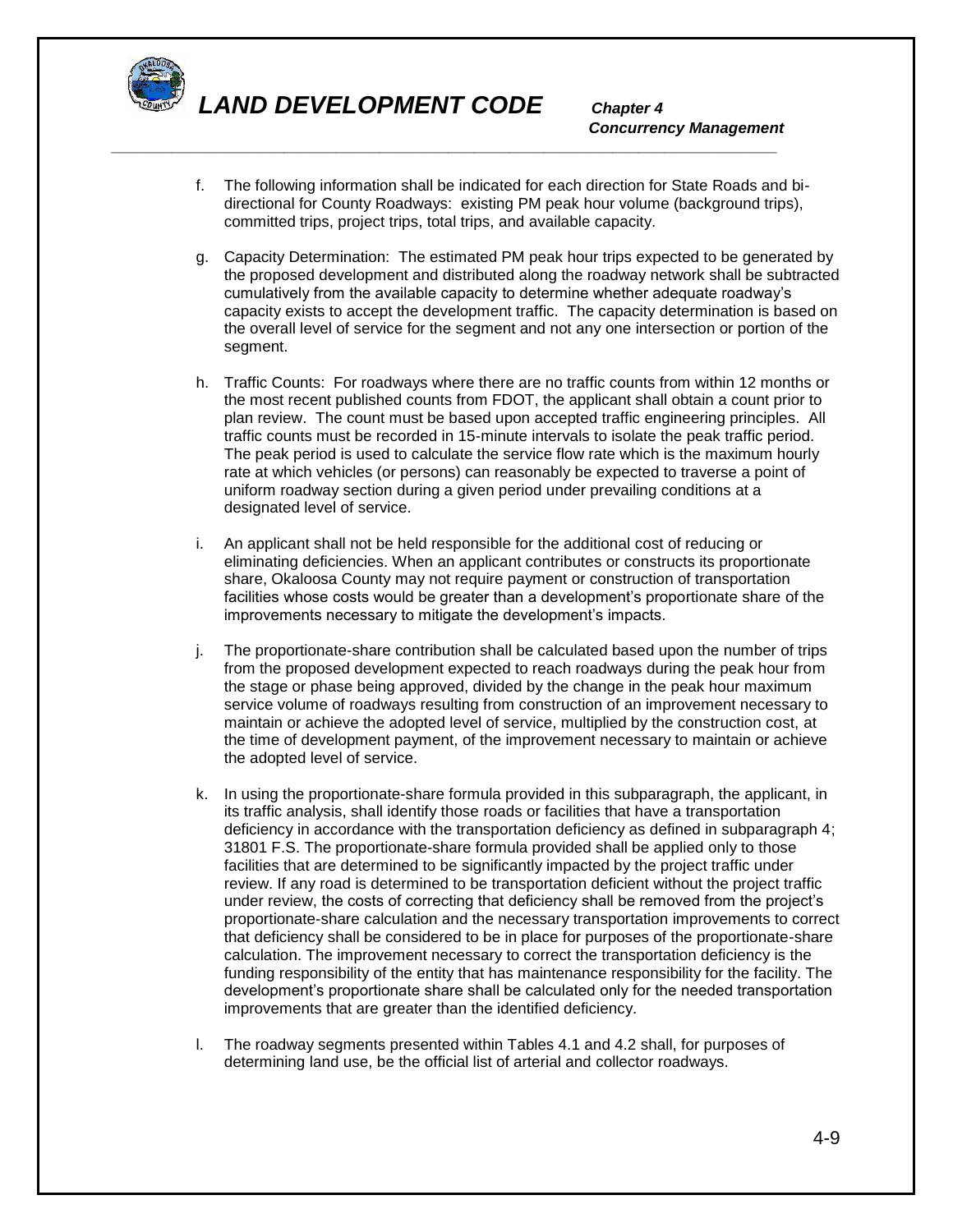

*\_\_\_\_\_\_\_\_\_\_\_\_\_\_\_\_\_\_\_\_\_\_\_\_\_\_\_\_\_\_\_\_\_\_\_\_\_\_\_\_\_\_\_\_\_\_\_\_\_\_\_\_\_\_\_\_\_\_\_\_\_\_\_\_\_\_\_\_\_\_\_\_\_\_\_\_\_* 

*Concurrency Management* 

#### **2. Sanitary Sewer**

Level of Service: Comprehensive Plan Sanitary Sewer Element Policy 2.3 prescribes LOS standards for sanitary sewer facilities as follows:

- I. Provide the capacity to collect and treat a minimum of 100 gallons per capita per day (225 gpd peak demand) for all County operated systems, and;
- II. If served by other than County operated systems, the provider's LOS must be met.
- III. Presumption of Adequate Capacity: For purposes of concurrency determinations and development authorizations there shall be a presumption of adequate capacity until 80% of permitted treatment capacity for any given service area is met.
- IV. All sewer lines and treatment plants or treatment facilities shall have the approval of the Florida D.E.P., the Okaloosa County Water and Sewer Department and other concerned federal, state and local agencies.
- V. Developments in the vicinity of operating sewer systems or districts shall connect into that system, if it is adequate.
- VI. For developments not accessible to operating sewer systems either one of the following may be used:
- VII. Obtain approval from the Health Department and/or other concerned agencies for individual septic tanks for each lot after issuance of a letter of sewer non-availability from the Okaloosa County Water and Sewer Department for lots located within the OCWS urban service area.
- VIII. Developments not meeting the standards specified hereinabove shall install collection system and an approved sewage treatment facility. Such facility shall be designed so as to be capable of tying in with an operating central system when such a central system becomes available.
- IX. Inspection: Sanitary sewer lines on County right-of-way or easements shall be inspected and approved by the County Water and Sewer and Public Works Departments if the lines will be a part of the County system. The developer shall complete all construction punch list items prior to final project approval, and shall provide two (2) sets of "as-built" plans and a copy of the Department of Environmental Protection Certification of Completion and Letter of Clearance to place the system into service within thirty (30) days of construction completion.
- X. Utility Easements**:** Reference Section 6.01.051.
- XI. Percolation Ponds**:** Reference Section 6.05.09 for required trees to be planted around percolation ponds.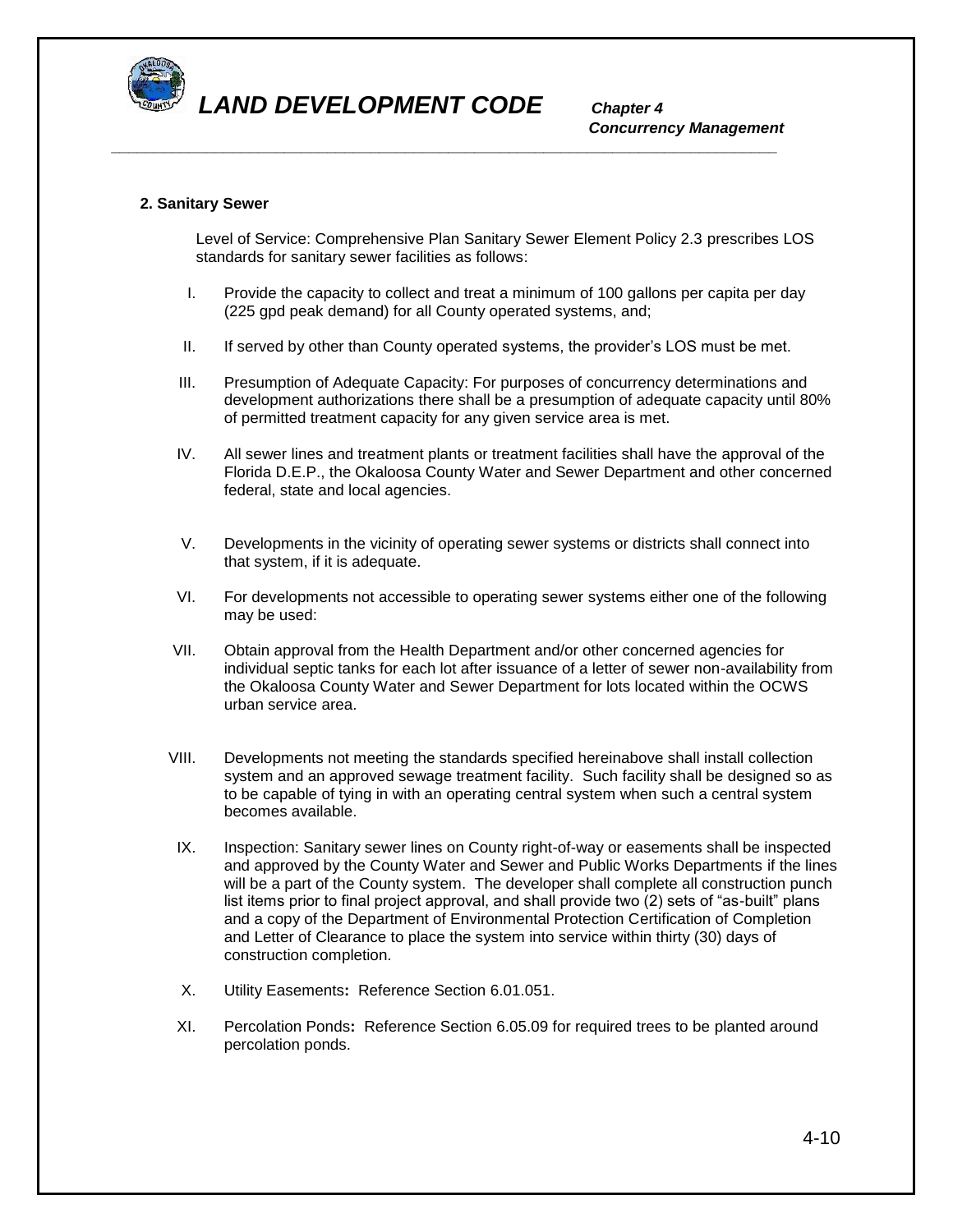

*Concurrency Management* 

#### **3. Potable Water**

Level of Service: Comprehensive Plan Potable Water Element Policy 2.2 prescribes the potable water LOS standard as follows:

*\_\_\_\_\_\_\_\_\_\_\_\_\_\_\_\_\_\_\_\_\_\_\_\_\_\_\_\_\_\_\_\_\_\_\_\_\_\_\_\_\_\_\_\_\_\_\_\_\_\_\_\_\_\_\_\_\_\_\_\_\_\_\_\_\_\_\_\_\_\_\_\_\_\_\_\_\_* 

- i. The level of service standard for all public and private potable water systems serving unincorporated Okaloosa County shall be a minimum of 100 gallons per capita per day peak demand.
- ii. Presumption of Adequate Capacity: For purposes of concurrency determinations and development authorizations there shall be a presumption of adequate capacity until 80% of permitted capacity for any given service area is met.

#### Water Supply:

- i. All subdivision or other types of development water systems shall have the approval of the Northwest Florida Water Management District (NWFWMD), the Florida D.E.P., the Okaloosa County Water and Sewer Department, when applicable, and other required approvals. Subdivisions developed in the vicinity of operating water systems shall connect to that system if the system has adequate capacity available.
- ii. For developments not accessible to operating water systems, either one of the following may be used:
	- (1) Obtain approvals from the NWFWMD and/or other concerned agencies for individual wells for each lot; or
	- (2) Install a Community Water System approved by F.D.E.P. and other concerned agencies.
- iii. Adequate water supplies and facilities must be available to serve new development no later than the date on which a Certificate of Occupancy or equivalent is issued, and the applicable water provider must be consulted prior to issuing a building permit to determine if adequate supply will be available to serve the new development.

Inspection: Water and/or sewer lines on County ROW or on County easements must be inspected and approved by the County Water and Sewer and Public Works Departments if the lines will be a part of the County system. The developer shall complete all construction punch list items prior to final project approval, and shall provide two (2) sets of "as-built" plans and a copy of the Department of Environmental Protection Certification of Completion and Letter of Clearance to place the system into service within 30 days of construction completion.

Utility Easements: Reference Section 6.01.051.

#### **4. Solid Waste**

a. Level of Service: Comprehensive Plan Solid Waste Element Policy 2.5 prescribes the level of service standard for solid waste as follows.